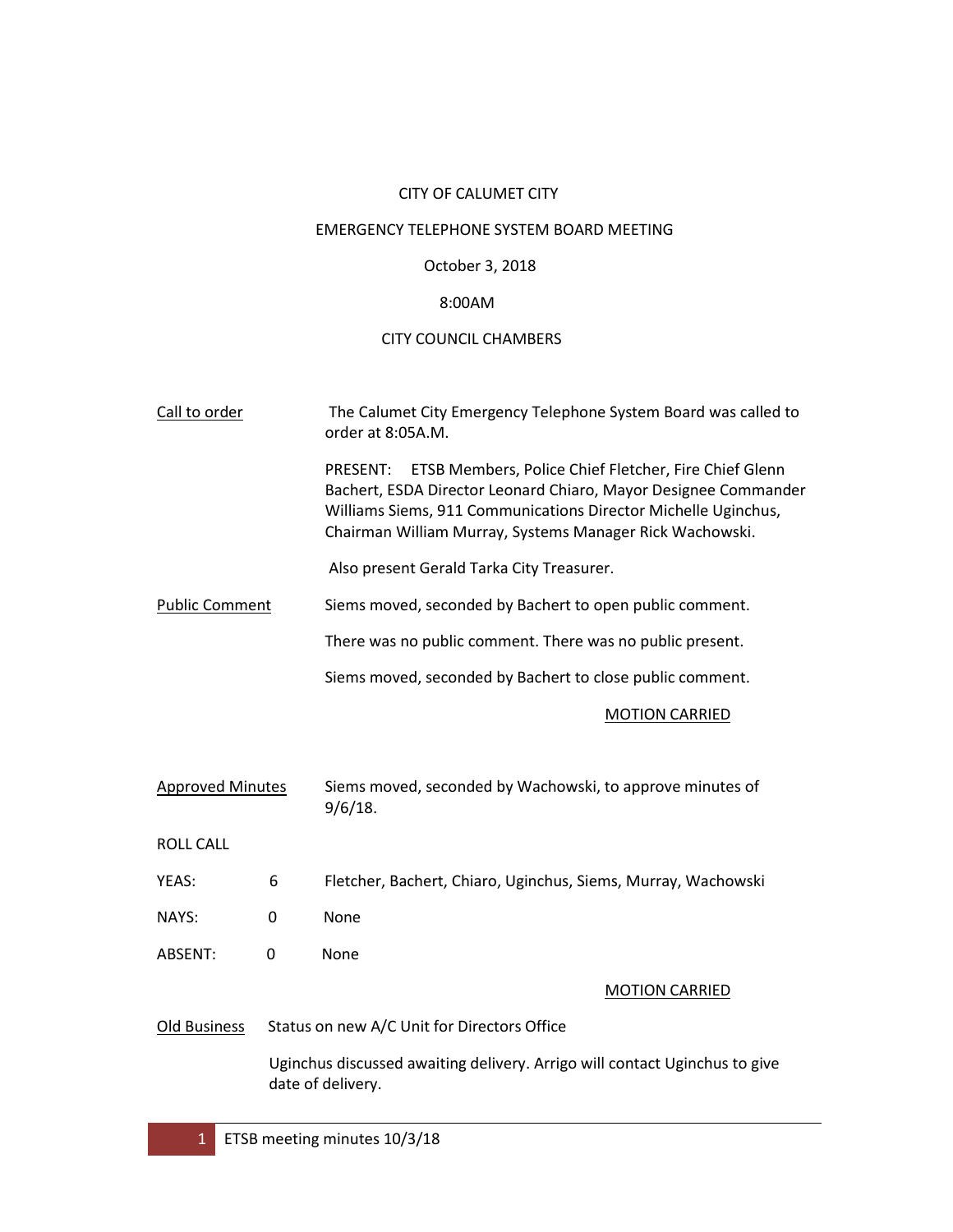Verizon bill

Uginchus advised that we still owe 25,000. The Verizon bill was already in the budget for 2018.

Acceptance of N9-1-1 Grant

Uginchus advised that state sent email to accept the award of 137,321.60 from the grant. We need to decide if wanted to take in lump sum or payments. Uginchus advised that was waiting on Debi Costello to give access to approve the award. Siems advised that he had already approved that we would accept the award.

New Business There was no new business

.

| Treasurer's Report           |   | Gerald Tarka was present from the Treasurer's office.                                                                                                                                                                                                                                                                                                                                                                                                                                                                                                                                                                                                                                                                                                                                                                                                                             |
|------------------------------|---|-----------------------------------------------------------------------------------------------------------------------------------------------------------------------------------------------------------------------------------------------------------------------------------------------------------------------------------------------------------------------------------------------------------------------------------------------------------------------------------------------------------------------------------------------------------------------------------------------------------------------------------------------------------------------------------------------------------------------------------------------------------------------------------------------------------------------------------------------------------------------------------|
|                              |   | Status on direct deposit from state checks. Uginchus advised she<br>spoke with Nicole Rudder and she wants to ensure a new account is<br>only receiving the 911 grant money.                                                                                                                                                                                                                                                                                                                                                                                                                                                                                                                                                                                                                                                                                                      |
|                              |   | Tarka also advised that as of December 31,2017, the 911 board had<br>Accounts Receivable on the books total \$64,402.63. Payments related<br>to the Accounts Receivable items were received in fiscal year 2018,<br>they were posted as revenue when they should have been posted to<br>relieve the balance of Accounts Receivable. Journal entry 2018-1<br>reclasses \$64,402.63 of revenue to account receivable. This relieves<br>the account balance on the books and decreases fiscal year 2018<br>revenue. Also 911 Board had Accrued Interest on the books totaling<br>\$1,281.66. When the January 2018 loan payment were made a<br>portion of the interest posted an interest expense instead of posting<br>against accured interest. The journal entry relieves the accured<br>interest balance of \$1,281.66 and decreases fiscal year 2018 revenue<br>by same amount. |
| <b>Approved bill listing</b> |   | Siems moved, seconded by Wachowski, to approve the bill listing in<br>the amount of 36,911.58. Tarka inquired on the Motorola bill in<br>amount of 31,650.00. Siems advised it is the 911's bill and has been<br>approved in prior meeting.                                                                                                                                                                                                                                                                                                                                                                                                                                                                                                                                                                                                                                       |
|                              |   | <b>Roll Call</b>                                                                                                                                                                                                                                                                                                                                                                                                                                                                                                                                                                                                                                                                                                                                                                                                                                                                  |
| YEAS:                        | 6 | Fletcher, Bachert, Chiaro, Siems, Uginchus, Wachowski, Murray                                                                                                                                                                                                                                                                                                                                                                                                                                                                                                                                                                                                                                                                                                                                                                                                                     |
| NAYS:                        | 0 | None                                                                                                                                                                                                                                                                                                                                                                                                                                                                                                                                                                                                                                                                                                                                                                                                                                                                              |
| ABSENT:                      | 0 | None                                                                                                                                                                                                                                                                                                                                                                                                                                                                                                                                                                                                                                                                                                                                                                                                                                                                              |